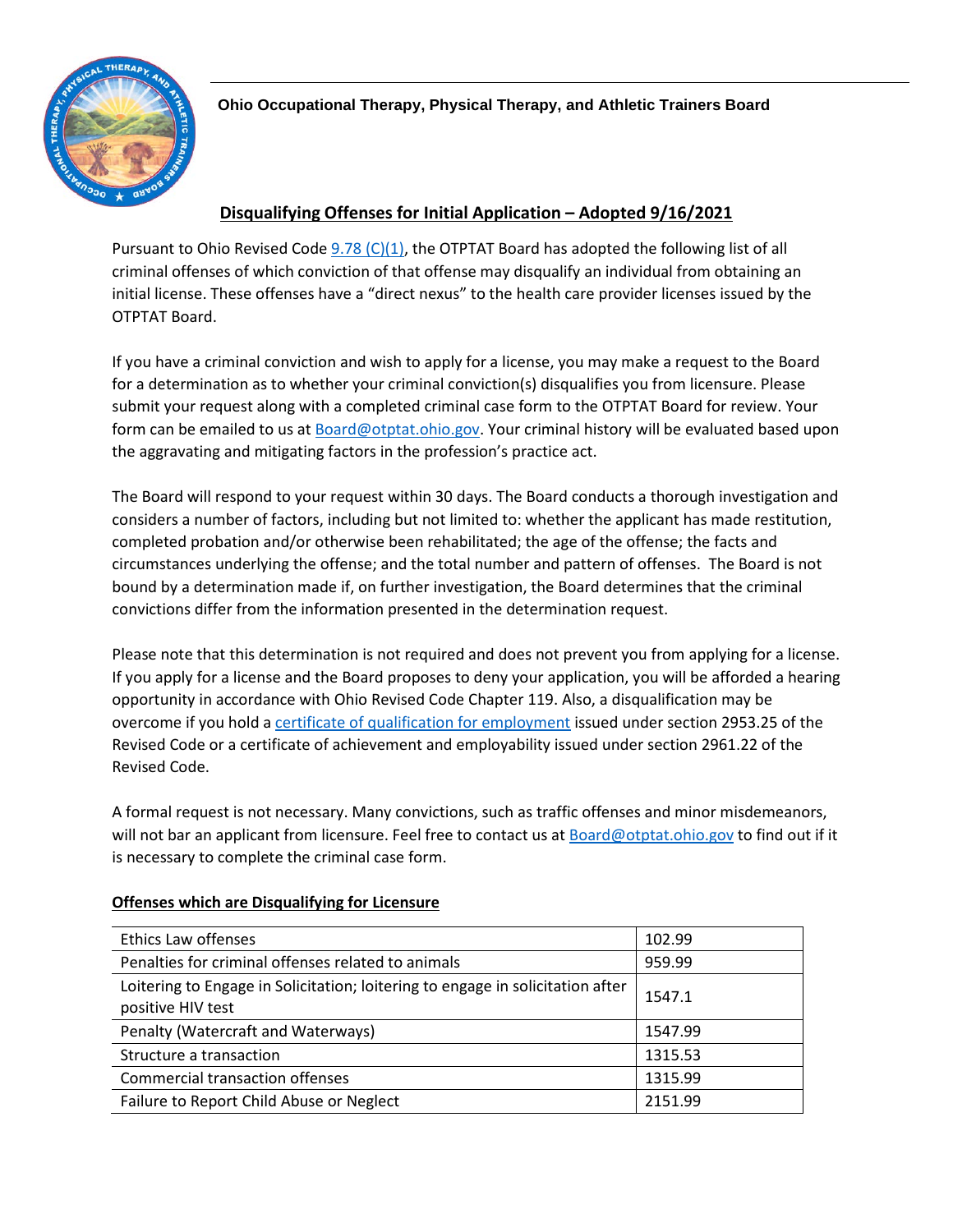

| Offense of Violence - A violation of an existing or former municipal<br>ordinance or law<br>of this or any other state or the United States, substantially equivalent to<br>any section,<br>division, or offense listed in division (A)(9)(a) of R.C. 2901.01.<br>Offense of violence - An offense, other than a traffic offense, under an | 2901.01(A)(9)(b)                          |
|--------------------------------------------------------------------------------------------------------------------------------------------------------------------------------------------------------------------------------------------------------------------------------------------------------------------------------------------|-------------------------------------------|
| existing or                                                                                                                                                                                                                                                                                                                                |                                           |
| former municipal ordinance or law of this or any other state or the                                                                                                                                                                                                                                                                        |                                           |
| United States,<br>committed purposely or knowingly, and involving physical harm to                                                                                                                                                                                                                                                         |                                           |
| persons or a risk                                                                                                                                                                                                                                                                                                                          |                                           |
| of serious physical harm to persons;                                                                                                                                                                                                                                                                                                       |                                           |
| Offense of Violence - A conspiracy or attempt to commit, or complicity in<br>committing, any offense under division (A)(9)(a), (b), or (c) of R.C.<br>2901.01.                                                                                                                                                                             |                                           |
| Aggravated murder                                                                                                                                                                                                                                                                                                                          | 2903.01                                   |
| Murder                                                                                                                                                                                                                                                                                                                                     | 2903.02                                   |
| Voluntary manslaughter                                                                                                                                                                                                                                                                                                                     | 2903.03                                   |
| Involuntary manslaughter                                                                                                                                                                                                                                                                                                                   | 2903.04                                   |
| Reckless homicide                                                                                                                                                                                                                                                                                                                          | 2903.041                                  |
| Negligent homicide                                                                                                                                                                                                                                                                                                                         | 2903.05                                   |
| Aggravated vehicular homicide                                                                                                                                                                                                                                                                                                              | 2903.06                                   |
| Vehicular homicide                                                                                                                                                                                                                                                                                                                         | 2903.06                                   |
| Vehicular manslaughter                                                                                                                                                                                                                                                                                                                     | 2903.06                                   |
| Aggravated vehicular assault                                                                                                                                                                                                                                                                                                               | 2903.08                                   |
| Vehicular assault                                                                                                                                                                                                                                                                                                                          | 2903.08                                   |
| Felonious assault                                                                                                                                                                                                                                                                                                                          | 2903.11                                   |
| Aggravated assault                                                                                                                                                                                                                                                                                                                         | 2903.12                                   |
| Assault                                                                                                                                                                                                                                                                                                                                    | 2903.13                                   |
| Negligent assault                                                                                                                                                                                                                                                                                                                          | 2903.14                                   |
| Permitting child abuse                                                                                                                                                                                                                                                                                                                     | 2903.15                                   |
| Failing to provide for a functionally impaired person                                                                                                                                                                                                                                                                                      | 2903.16                                   |
| Aggravated menacing                                                                                                                                                                                                                                                                                                                        | 2903.21                                   |
| Menacing by stalking                                                                                                                                                                                                                                                                                                                       | 2903.211                                  |
| Menacing                                                                                                                                                                                                                                                                                                                                   | 2903.22                                   |
| Female genital mutilation                                                                                                                                                                                                                                                                                                                  | 2903.32                                   |
| Patient abuse or neglect                                                                                                                                                                                                                                                                                                                   | 2903.34 (automatic<br>revocation pursuant |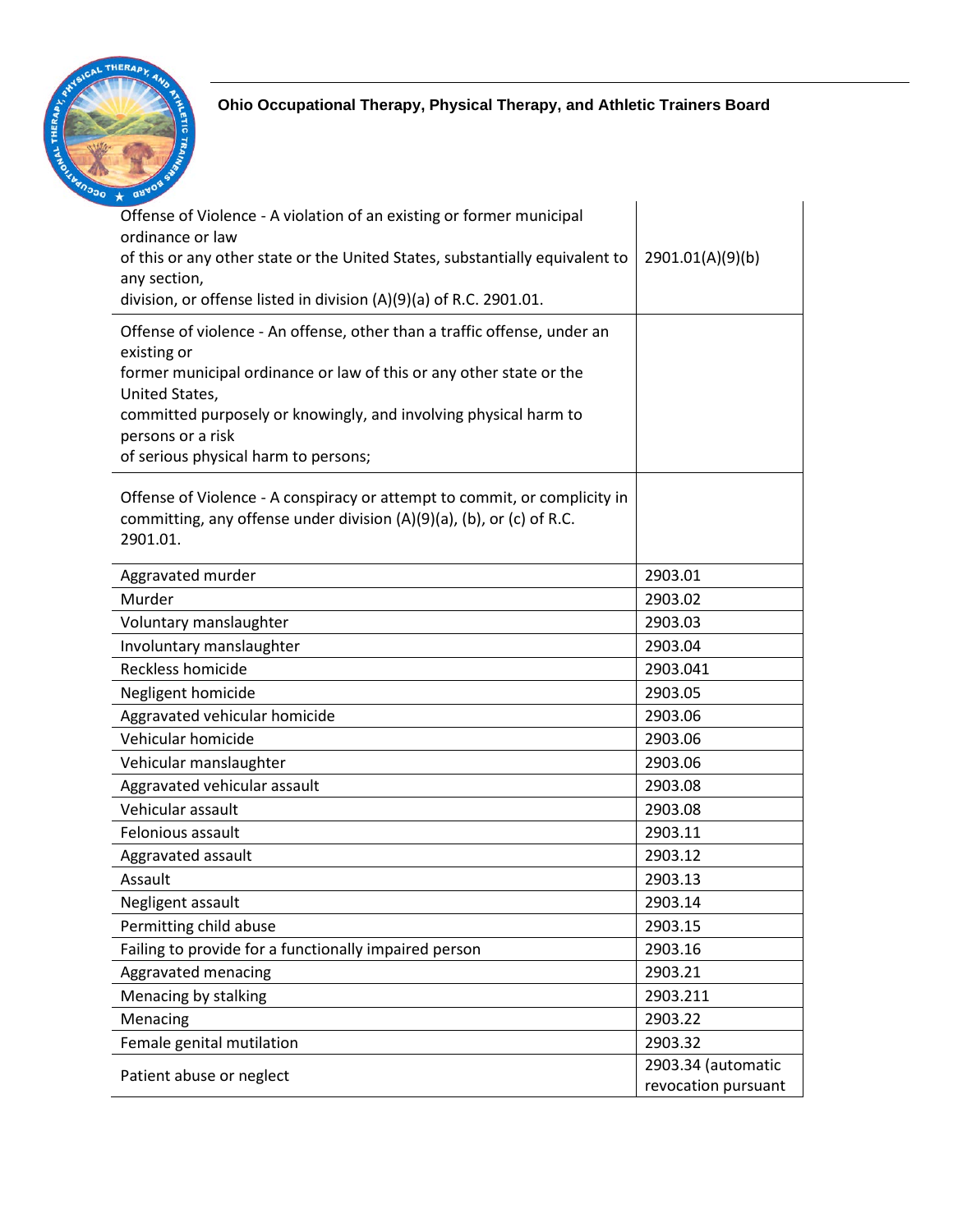

|                                                                                                     | to 2903.37, not     |
|-----------------------------------------------------------------------------------------------------|---------------------|
|                                                                                                     | impacted by HB 263) |
| Patient endangerment                                                                                | 2903.341            |
| Filing false patient abuse or neglect complaints                                                    | 2903.35             |
| Kidnapping                                                                                          | 2905.01             |
| Abduction                                                                                           | 2905.02             |
| Unlawful restraint                                                                                  | 2905.03             |
| Criminal child enticement                                                                           | 2905.05             |
| Extortion                                                                                           | 2905.11             |
| Coercion                                                                                            | 2905.12             |
| Trafficking in persons                                                                              | 2905.32             |
| Unlawful conduct with respect to documents                                                          | 2905.33             |
| Rape                                                                                                | 2907.02             |
| Sexual battery                                                                                      | 2907.03             |
| Unlawful sexual conduct with minor                                                                  | 2907.04             |
| Unlawful sexual conduct with minor                                                                  | 2907.04             |
| Gross sexual imposition                                                                             | 2907.05             |
| Sexual imposition                                                                                   | 2907.06             |
| Importuning                                                                                         | 2907.07             |
| Voyeurism                                                                                           | 2907.08             |
| Public indecency                                                                                    | 2907.09             |
| Felony sexual penetration                                                                           | 2907.12 (repealed)  |
| Commercial sexual exploitation of a minor                                                           | 2907.19             |
| Compelling prostitution                                                                             | 2907.21             |
| Promoting prostitution                                                                              | 2907.22             |
| Enticement or solicitation to patronize a prostitute                                                | 2907.23             |
| Procurement of a prostitute for another                                                             | 2907.23             |
| Inducing, enticing, or procuring engagement in sexual activity for hire                             | 2907.231            |
| Soliciting; solicitation after positive HIV test                                                    | 2907.24             |
| Loitering to Engage in Solicitation; loitering to engage in solicitation after<br>positive HIV test | 2907.241            |
| Prostitution; prostitution after positive HIV test                                                  | 2907.25             |
| Disseminating matter harmful to juveniles                                                           | 2907.31             |
| Pandering obscenity                                                                                 | 2907.32             |
| Pandering obscenity involving a minor or impaired person                                            | 2907.321            |
| Pandering sexually oriented matter involving a minor or impaired person                             | 2907.322            |
| Illegal use of minor or impaired person in nudity-oriented material or<br>performance               | 2907.323            |
| Deception to obtain matter harmful to juveniles                                                     | 2907.33             |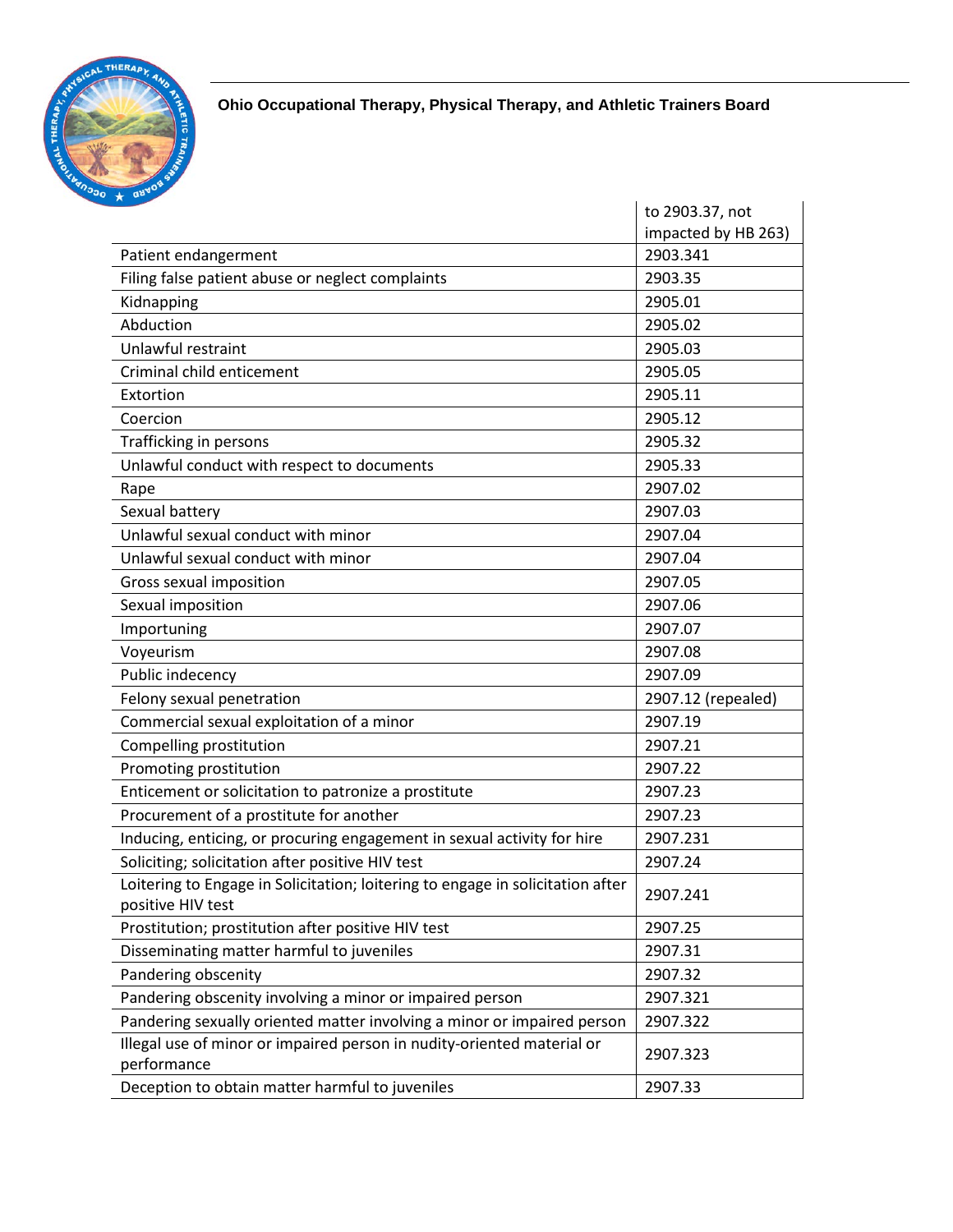

| Compelling acceptance of objectionable materials                                                    | 2907.34  |
|-----------------------------------------------------------------------------------------------------|----------|
| Aggravated arson                                                                                    | 2909.02  |
| Arson                                                                                               | 2909.03  |
| Disrupting public services                                                                          | 2909.04  |
| Vandalism                                                                                           | 2909.05  |
| Criminal damaging or endangering                                                                    | 2909.06  |
| Criminal mischief                                                                                   | 2909.07  |
| Soliciting or providing support for act of terrorism                                                | 2909.22  |
| Making terroristic threat                                                                           | 2909.23  |
| Terrorism                                                                                           | 2909.24  |
| Criminal possession of chemical, biological, radiological, or nuclear<br>weapon or explosive device | 2909.26  |
| Criminal use of chemical, biological, radiological, or nuclear weapon or<br>explosive device        | 2909.27  |
| Illegal assembly or possession of chemicals or substances for<br>manufacture of prohibited weapons  | 2909.28  |
| Money laundering in support of terrorism                                                            | 2909.29  |
| Aggravated robbery                                                                                  | 2911.01  |
| Robbery                                                                                             | 2911.02  |
| Aggravated burglary                                                                                 | 2911.11  |
| <b>Burglary</b>                                                                                     | 2911.12  |
| Breaking and entering                                                                               | 2911.13  |
| Criminal trespass                                                                                   | 2911.21  |
| Aggravated trespass                                                                                 | 2911.211 |
| Safecracking                                                                                        | 2911.31  |
| Tampering with coin machines                                                                        | 2911.32  |
| Theft                                                                                               | 2913.02  |
| Unauthorized use of vehicle                                                                         | 2913.03  |
| Unauthorized use of property                                                                        | 2913.04  |
| Possession or sale of unauthorized cable TV device                                                  | 2913.041 |
| <b>Telecommunications fraud</b>                                                                     | 2913.05  |
| Unlawful use of telecommunications device                                                           | 2913.06  |
| Passing bad checks                                                                                  | 2913.11  |
| Misuse of credit cards                                                                              | 2913.21  |
| Counterfeiting                                                                                      | 2913.3   |
| Forgery                                                                                             | 2913.31  |
| Criminal simulation                                                                                 | 2913.32  |
| Making or using slugs                                                                               | 2913.33  |
| <b>Trademark counterfeiting</b>                                                                     | 2913.34  |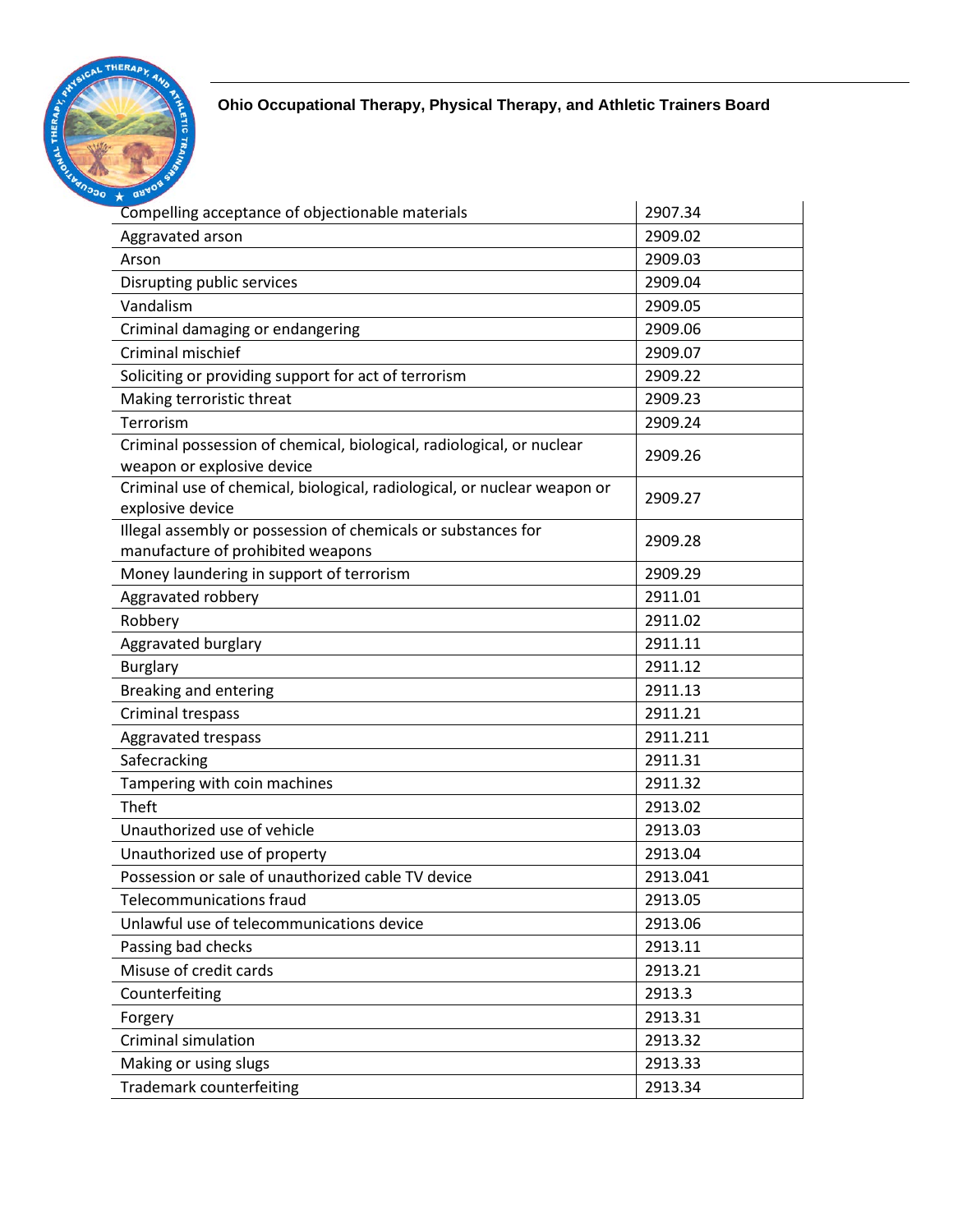

| $\star$ as                                                          |          |
|---------------------------------------------------------------------|----------|
| <b>Medicaid fraud</b>                                               | 2913.4   |
| Medicaid eligibility fraud                                          | 2913.401 |
| Tampering with records                                              | 2913.42  |
| Illegally transmitting multiple commercial electronic mail messages | 2913.421 |
| (spamming)                                                          |          |
| Securing writings by deception                                      | 2913.43  |
| Personating an officer                                              | 2913.44  |
| Defrauding creditors                                                | 2913.45  |
| Illegal use of food stamps or WIC program benefits                  | 2913.46  |
| Insurance fraud                                                     | 2913.47  |
| Workers' compensation fraud                                         | 2913.48  |
| <b>Identity fraud</b>                                               | 2913.49  |
| Receiving stolen property                                           | 2913.51  |
| Cheating - corrupting sports                                        | 2915.05  |
| Inciting violence                                                   | 2917.01  |
| Aggravated riot                                                     | 2917.02  |
| Riot                                                                | 2917.03  |
| Disorderly Conduct                                                  | 2917.11  |
| <b>Telecommunications harassment</b>                                | 2917.21  |
| Dissemination of image of another person                            | 2917.211 |
| Inducing panic                                                      | 2917.31  |
| Making false alarms                                                 | 2917.32  |
| Unlawful possession or use of a hoax weapon of mass destruction     | 2917.33  |
| Improperly handling infectious agents                               | 2917.47  |
| Nonsupport of dependents                                            | 2919.21  |
| Endangering children                                                | 2919.22  |
| Interference with custody                                           | 2919.23  |
| Contributing to unruliness or delinquency of a child                | 2919.24  |
| Domestic Violence                                                   | 2919.25  |
| Violating a protection order, consent agreement, or anti-stalking   | 2919.27  |
| protection order; protection order issued by court of another state |          |
| <b>Bribery</b>                                                      | 2921.02  |
| Intimidation                                                        | 2921.03  |
| Intimidation of attorney, victim, or witness                        | 2921.04  |
| Retaliation                                                         | 2921.05  |
| Perjury                                                             | 2921.11  |
| Tampering with evidence                                             | 2921.12  |
| Falsification                                                       | 2921.13  |
| Making or causing false report of child abuse or neglect            | 2921.14  |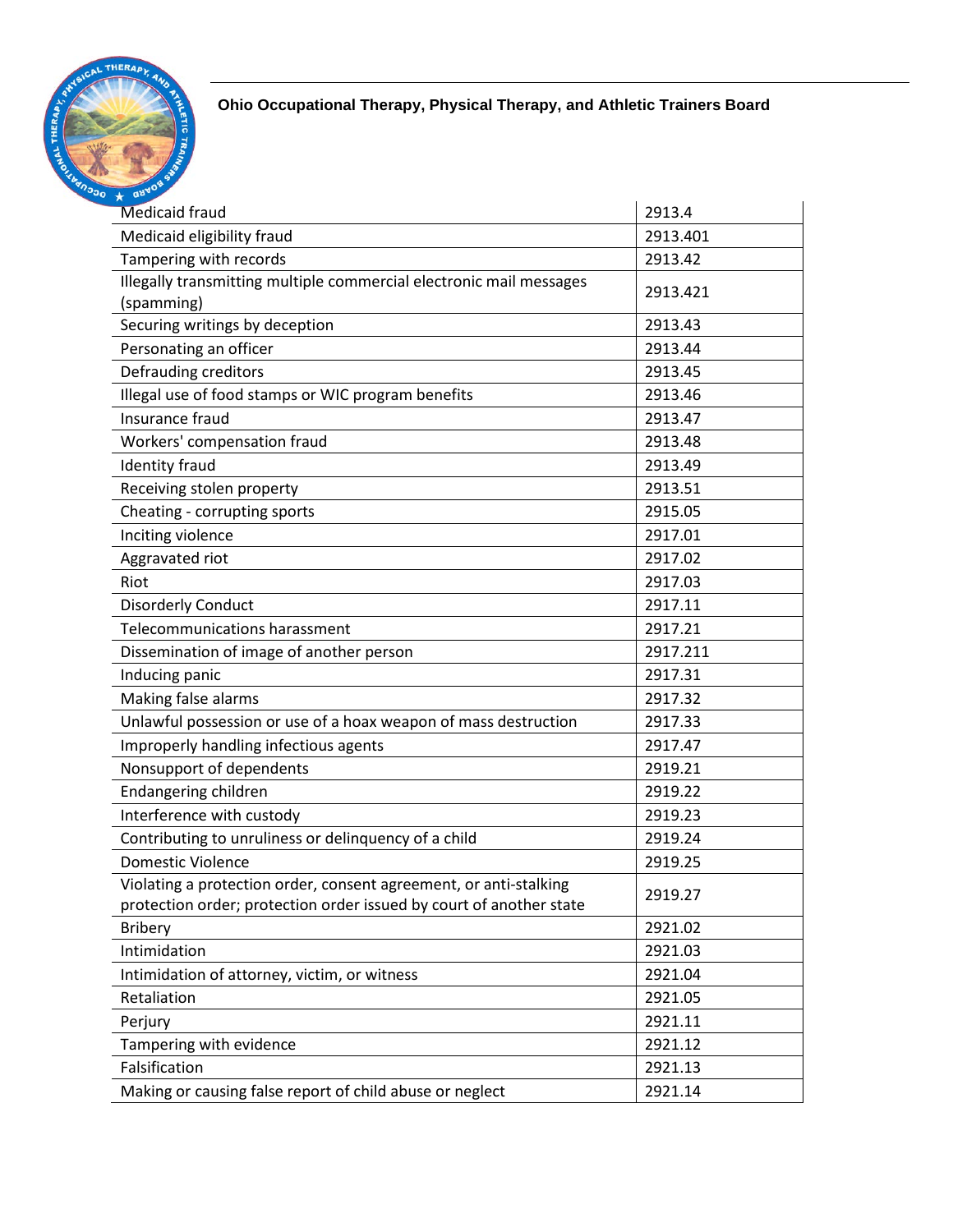

| Making false allegation of peace officer misconduct                                                                                                                                  | 2921.15   |
|--------------------------------------------------------------------------------------------------------------------------------------------------------------------------------------|-----------|
| Compounding a crime                                                                                                                                                                  | 2921.21   |
| Failure to report a crime or knowledge of a death or burn injury                                                                                                                     | 2921.22   |
| Failure to disclose personal information                                                                                                                                             | 2921.29   |
| <b>Obstructing official business</b>                                                                                                                                                 | 2921.31   |
| Obstructing justice                                                                                                                                                                  | 2921.32   |
| Assaulting or harassing police dog or horse or service dog                                                                                                                           | 2921.321  |
| <b>Resisting arrest</b>                                                                                                                                                              | 2921.33   |
| Failure to comply with order or signal of police officer                                                                                                                             | 2921.331  |
| Escape                                                                                                                                                                               | 2921.34   |
| Aiding escape or resistance to lawful authority                                                                                                                                      | 2921.35   |
| Illegal conveyance of weapons, drugs, or other prohibited items into<br>grounds of detention facility or institution                                                                 | 2921.36   |
| Harassment by inmate                                                                                                                                                                 | 2921.38   |
| Theft in office                                                                                                                                                                      | 2921.41   |
| Having an unlawful interest in a public contract                                                                                                                                     | 2921.42   |
| Dereliction of duty                                                                                                                                                                  | 2921.44   |
| Interfering with civil rights                                                                                                                                                        | 2921.45   |
| Conspiracy                                                                                                                                                                           | 2923.01   |
| Attempt                                                                                                                                                                              | 2923.02   |
| Complicity                                                                                                                                                                           | 2923.03   |
| Carrying concealed weapons                                                                                                                                                           | 2923.12   |
| Falsification of concealed handgun license                                                                                                                                           | 2923.1211 |
| Having weapons under disability                                                                                                                                                      | 2923.13   |
| Possession of deadly weapon while under detention                                                                                                                                    | 2923.131  |
| Use of firearm or dangerous ordinance by violent career criminal                                                                                                                     | 2923.132  |
| Using weapons while intoxicated                                                                                                                                                      | 2923.15   |
| Improperly handling firearms in a motor vehicle                                                                                                                                      | 2923.16   |
| Improperly discharging firearm at or into a habitation, in a school safety<br>zone, or with intent to cause harm or panic to persons in a school<br>building or at a school function | 2923.161  |
| Illegally manufacturing or possessing explosives                                                                                                                                     | 2923.17   |
| Failure to secure dangerous ordnance                                                                                                                                                 | 2923.19   |
| Unlawful transaction in weapons                                                                                                                                                      | 2923.2    |
| Improperly furnishing firearms to minor                                                                                                                                              | 2923.21   |
| Possessing criminal tools                                                                                                                                                            | 2923.24   |
| Hidden compartments in vehicles                                                                                                                                                      | 2923.241  |
| Engaging in pattern of corrupt activity                                                                                                                                              | 2923.32   |
| Participating in criminal gang                                                                                                                                                       | 2923.42   |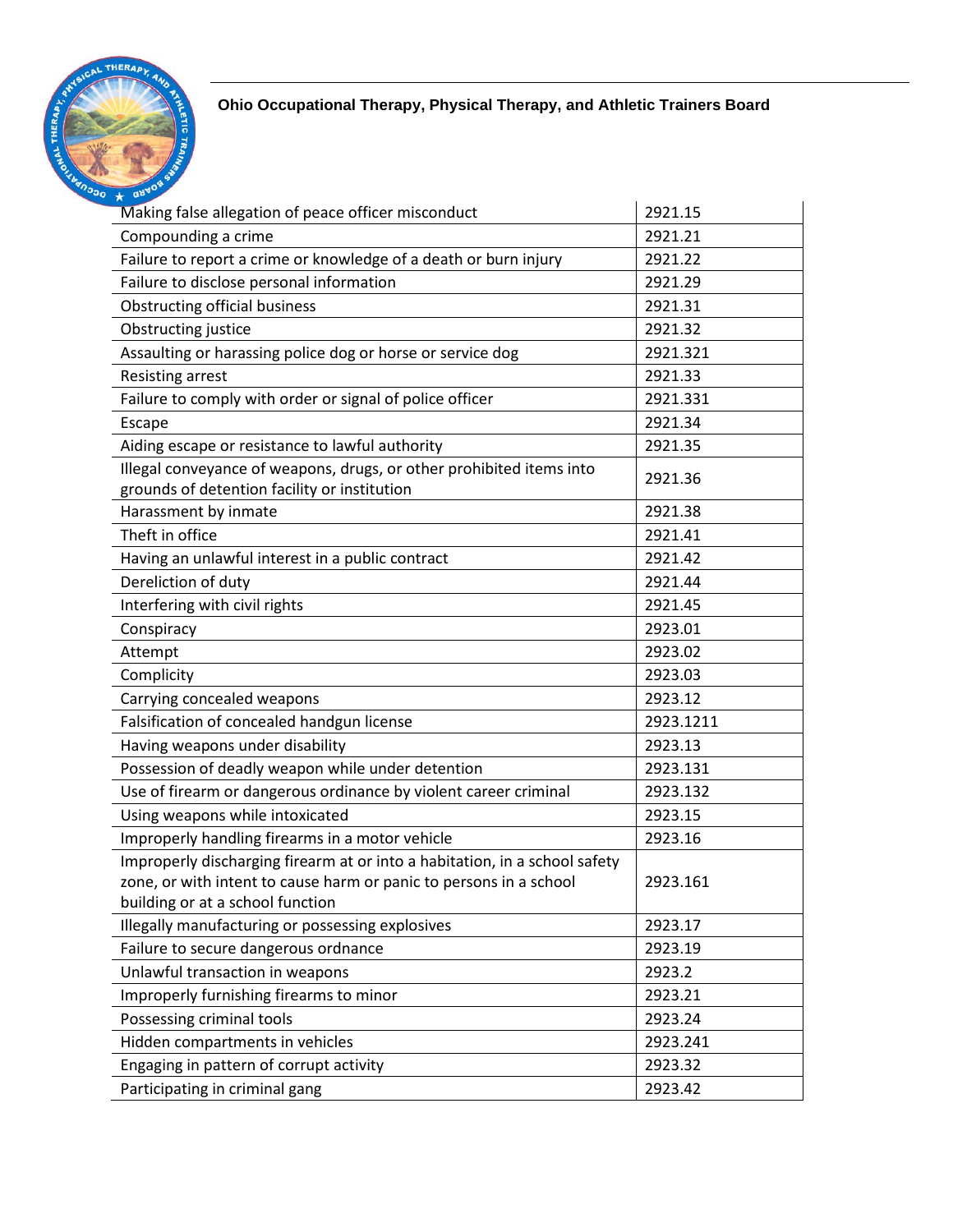

| Corrupting another with drugs                                        | 2925.02  |
|----------------------------------------------------------------------|----------|
| Aggravated trafficking in drugs                                      | 2925.03  |
| Trafficking in drugs                                                 | 2925.03  |
| Illegal cultivation of marihuana                                     | 2925.04  |
| Illegal manufacture of drugs                                         | 2925.04  |
| Illegal assembly or possession of chemicals for manufacture of drugs | 2925.041 |
| Aggravated funding of drug or marihuana trafficking                  | 2925.05  |
| Funding of drug or marihuana trafficking                             | 2925.05  |
| Illegal administration or distribution of anabolic steroids          | 2925.06  |
| Possession of controlled substances                                  | 2925.11  |
| Possessing drug abuse instruments                                    | 2925.12  |
| Permitting drug abuse                                                | 2925.13  |
| Deception to obtain a dangerous drug                                 | 2925.22  |
| Illegal processing of drug documents                                 | 2925.23  |
| Tampering with drugs                                                 | 2925.24  |
| Abusing harmful intoxicants                                          | 2925.31  |
| Improperly dispensing or distributing nitrous oxide                  | 2925.32  |
| Trafficking in harmful intoxicants                                   | 2925.32  |
| Illegal dispensing of drug samples                                   | 2925.36  |
| Aggravated trafficking in counterfeit controlled substances          | 2925.37  |
| Fraudulent drug advertising                                          | 2925.37  |
| Possession counterfeit controlled substances                         | 2925.37  |
| Promoting and encouraging drug abuse                                 | 2925.37  |
| Trafficking in counterfeit controlled substances                     | 2925.37  |
| Abuse of a corpse                                                    | 2927.01  |
| <b>Ethnic intimidation</b>                                           | 2927.12  |
| Selling or donating contaminated blood                               | 2927.13  |
| Unlawful collection of a bodily substance                            | 2927.15  |
| Advertising of massage services                                      | 2927.17  |
| Receiving proceeds of an offense subject to forfeiture proceedings   | 2927.21  |
| Contaminating substance for human consumption or use                 | 2927.24  |
| <b>Controlled Substances Law offenses</b>                            | 3719.99  |
| Operating vehicle under influence of alcohol or drugs                | 4511.19  |
| Reporting child abuse or neglect                                     | 2151.421 |
| Reporting abuse, neglect, or exploitation of adult                   | 5101.63  |
| Dentistry law offenses                                               | 4715.99  |
| Nursing law offenses                                                 | 4723.99  |
| Optometry law offenses                                               | 4725.99  |
| Pharmacy law offenses                                                | 4729.99  |